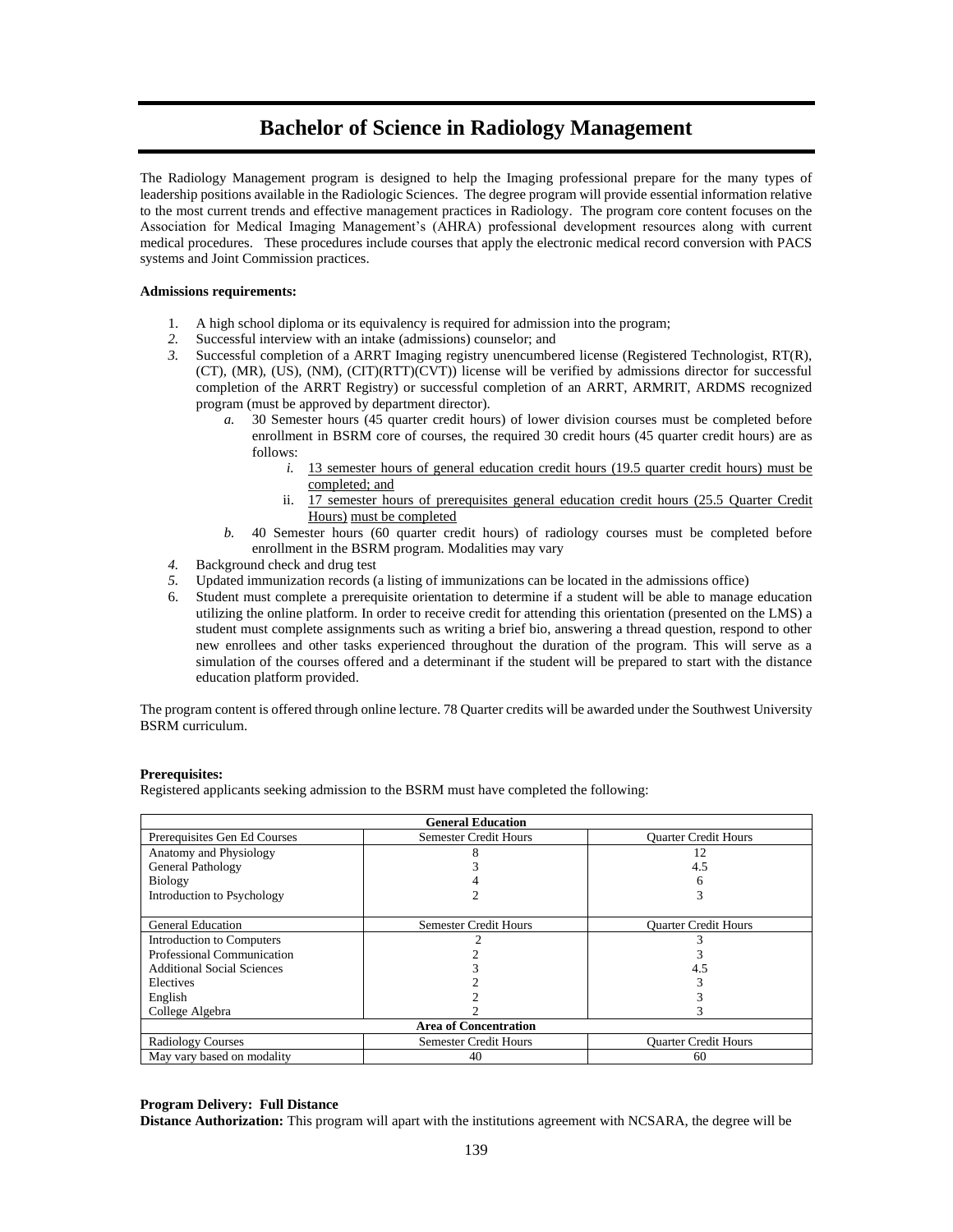eligible in all states within the NCSARA pact, this excludes California. Students whom seek to register from the state of California must seek additional information from an admissions advisor.

**Definition of Academic Year:** An academic year will consist of 30 instruction weeks and 36 quarter credit hours.

**Full Time Status:** Student's enrollment status will be considered full time if they are enrolled in at least 7.5 cred it hours in a six- week period. **Transfer Hours:**

**General Education: 13 semester hrs (19.5 Quarter Credit Hours) General Education Prerequisites/Lower Division: 17 semester hrs (25.5 Quarter Credit Hours) Radiology Advanced StandingCredit (ARRT Completion): 40 semester hrs (60 Quarter Credit Hours)**

**Total Lab Hours: 40 Hrs Total Lecture Hours: 760 Hrs Total Externship Hours: 0 Hrs Total Program Hours: 800 Hrs Total Length of Time: 54 Wks Total Credit Hours: 78 Qtr.credits Total Credit Hours after transfer credit awarded: 183 Qtr credits** 

**\*Please note that the program requires additional 2:1 outside preparation hours for any lecture hour indicated and 1:1 outside preparation hours are required for any lab hour indicated**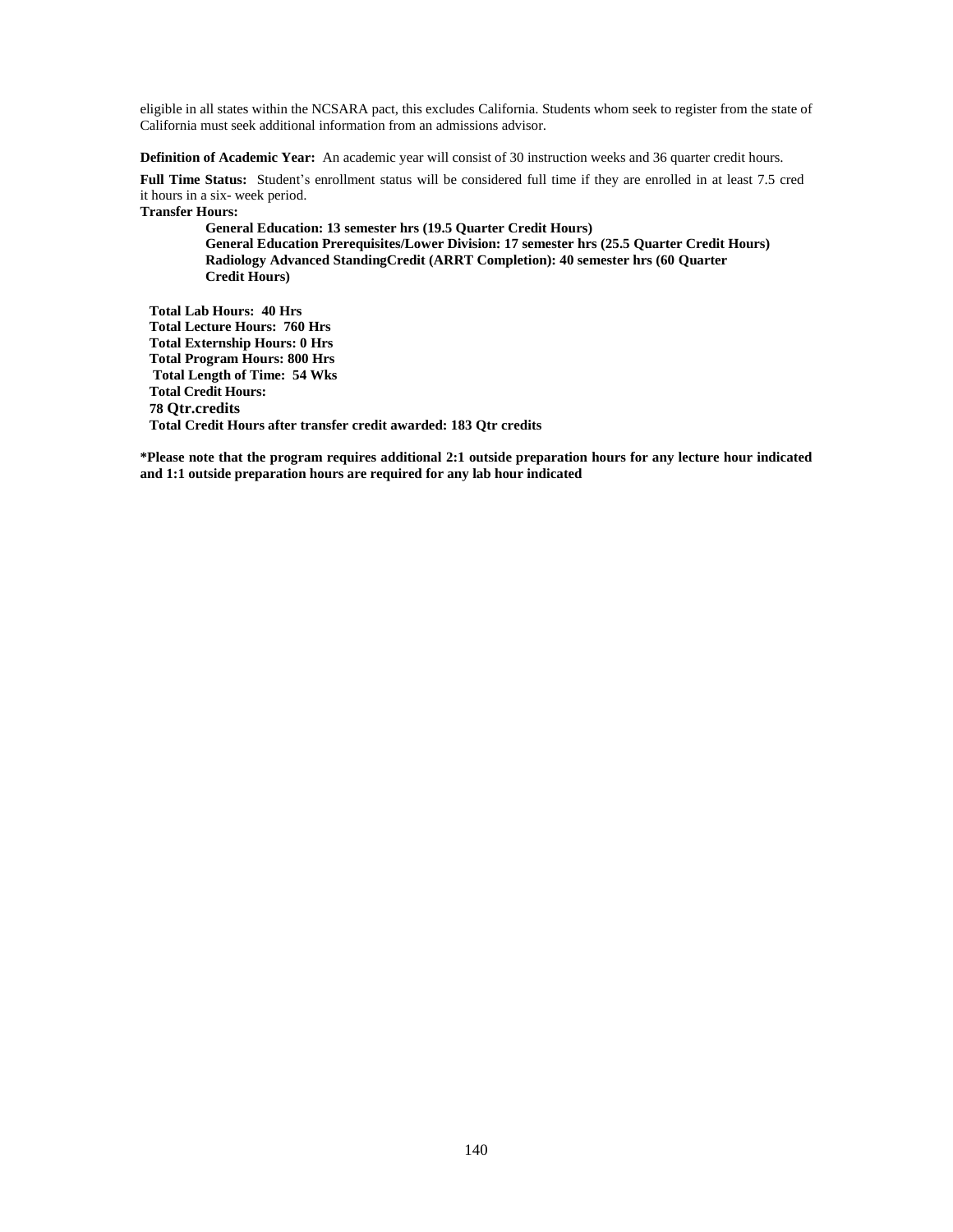### **ACCT 115 INTRODUCTION TO ACCOUNTING (Online Only)**

This course provides an introduction of the function of accounting in regards to business operations. The overall focus will be on defining the accounting elements, showing the flow of the accounting process, and applying accounting principles to allow for transaction analysis and the preparation of financial statements.

#### **Clock hours of lab: 0**

**Clock hours of classroom lecture: 30**

Clock hours of individual and small group tutoring: provided to student on an as-needed basis

# **Pre-Requisite: ALG 110 or Equivalent**

**Total Clock Hours: 30**

**Tuition: \$690.00** Length of time in wks (Online): 6 wks Lecture 3.0  $Lab$  0.0 Ext

 $TOTAL = 3.0$  Otr Hr

### **ACCT 125 INTERMEDIATE ACCOUNTING (Online Only)**

# This course will concentrate on payroll accounting and

accounting for merchandising businesses. Students will learn to calculate employee earnings and deductions, and employer taxes and reports. The student will also learn to work with journal entries and will learn to analyze financial statements.

#### **Clock hours of lab: 0**

#### **Clock hours of classroom lecture: 30**

Clock hours of individual and small group tutoring: provided to student on an as-needed basis

# **Pre-Requisite: ACCT 115**

# **Total Clock Hours: 30**

| <b>Tuition: \$690.00</b>              |     |
|---------------------------------------|-----|
| Length of time in wks (Online): 6 wks |     |
| Lecture                               | 3.0 |
| Lab                                   | 0.0 |
| Ext                                   |     |

 $TOTAL = 3.0$  Otr Hr

### **ACCT 2015 FINANCIAL ACCOUNTING (Online Only)**

This course is an in-depth analysis of the Financial Statements, where the student will be able to prepare income statements, statements of retained earnings, and balance sheet. Students will learn and understand how external users make business decisions based on the information provided by the Financial Statements.

# **Clock hours of lab: 0**

**Clock hours of classroom lecture: 30**

*Clock hours of individual and small group tutoring: provided to student on an as-needed basis*

#### **Pre-Requisite: ACCT 125 Total Clock Hours: 30**

## **Tuition: \$690.00**

| Tultion, dosv.vo                       |     |
|----------------------------------------|-----|
| Length of time in wks (Online): 12 wks |     |
| Lecture                                | 3.0 |
| Lab                                    | 0.0 |
| Ext                                    |     |

$$
TOTAL = 3.0 Qtr Hr
$$

## **ENGL 2010 WORKPLACE WRITING**

Workplace Writing is a course designed to help students enhance their professional writing skills. The course is based on the fundamentals writing of emails, letters, and reports. Students will practice research and writing skills appropriate for topics within the realm of their specific career fields. In addition students will read, analyze, and interpret several materials dealing with the workplace reports.

# **Clock hours of lab: 0**

**Clock hours of classroom lecture: 30** *Clock hours of individual and small group tutoring:* 

### *provided to student on an as-needed basis* **Pre-Requisite: ENGL 145 or Equivalent Total Clock Hours: 30**

**Tuition: \$690.00**

Length of time in wks (Online): 6 wks Lecture 3.0  $Lab$  0.0 Ext

*TOTAL = 3.0 Qtr Hr*

#### **ENGL 2033 WRITING AND LITERATURE**

English 2033 will expand and strengthen students' ability to read, reflect on, discuss, and write about literary texts. Students will be encouraged to assume an active and role in the literary community by becoming familiar with the conventions, terminology, and expectations in the study of literature. Students will also learn how to clearly analyze and effectively communicate ideas and intuitions/feelings about the literature they read for the course. They will begin to take part in the significant discussions and debates taking place within the academic world and in the wider culture concerning the nature and function of literature. **Clock hours of lab: 0** 

## **Clock hours of classroom lecture: 30**

*Clock hours of individual and small group tutoring: provided to student on an as-needed basis*

#### **Pre-Requisite: ENGL 2010 Total Clock Hours: 30**

**Tuition: \$690.00**

Length of time in wks (Online): 6 wks

Lecture 3.0  $Lab$  0.0

*TOTAL = 3.0 Qtr Hr*

# **HC 2650 MEDICAL INSURANCE FORMS**

## **(Online Only)**

Ext

This course covers a wide range of medical insurance topics, including types of health insurance, types of coverage, claims processing, abstracting from medical records, and current issues in medical insurance. **Clock hours of lab: 0** 

**Clock hours of classroom lecture: 30**

Clock hours of individual and small group tutoring:

provided to student on an as-needed basis **Pre-Requisite: Anatomy and Physiology or equivalent**

## **Total Clock Hours: 30**

**Tuition: \$690.00**

Length of time in wks (Online) 6 wks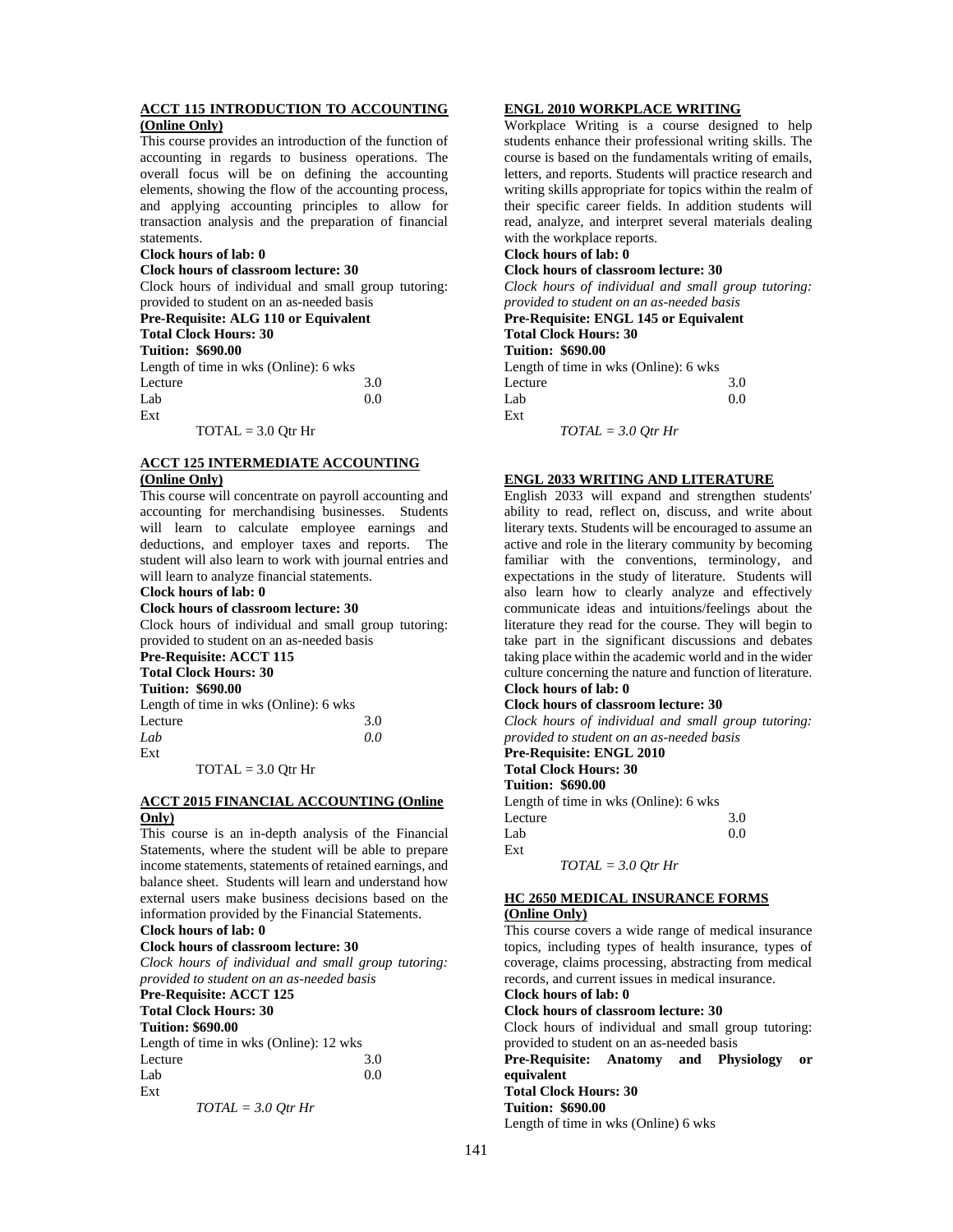| Lecture | 3.0 |
|---------|-----|
| Lab     | 0.0 |
| Ext     |     |

 $TOTAL = 3.0$  Otr Hr

#### **HC 3650 INSURANCE POLICIES AND PROCEDURES (Online Only)**

This course will provide an intermediate understanding of the current insurance systems. The depths, rules, principles, guidelines of all governmental insurance will be identified at the local and federal levels. The course will also include current guidelines and understandings of issues involving various types of commercial healthcare insurances.

#### **Clock hours of lab: 0**

#### **Clock hours of classroom lecture: 30**

Clock hours of individual and small group tutoring: provided to student on an as-needed basis

#### **Pre-Requisite: HC 2650**

**Total Clock Hours: 30**

# **Tuition: \$690.00**

| Length of time in wks (Online): 6 wks |     |
|---------------------------------------|-----|
| Lecture                               | 3.0 |
| Lab                                   | 0.0 |
| Ext                                   |     |
|                                       |     |

 $TOTAL = 3.0$  Otr Hr

#### **HCA 1035 MEDICAL INFORMATICS (Online Only)**

This course is an introduction to information technology (IT) as it is applied to healthcare and related support systems. The course will examine how information is obtained, converted, and stored in electronic form which is used in various areas in the medical field as a result of the recent implementations of Electronic Medical Records (EMR).

### **Clock hours of lab: 0**

## **Clock hours of classroom lecture: 30**

*Clock hours of individual and small group tutoring: provided to student on an as-needed basis*

# **Pre-Requisite: HC 3650**

**Total Clock Hours: 30**

# **Tuition: \$690.00**

| Length of time in wks (Online): 6 wks |     |
|---------------------------------------|-----|
| Lecture                               | 3.0 |
| Lab                                   | 0.0 |
| Ext                                   |     |

$$
TOTAL = 3.0 Qtr Hr
$$

#### **HCA 3035 JOINT COMMISSION COMPLIANCE ( online only)**

This course describes the latest information needed for hospital accreditation under the Joint Commission standards. The course is designed for the student to understand the accreditation requirements utilizing the correct policies and procedures with the appropriate documentation.

# **Clock hours of lab: 0**

## **Clock hours of classroom lecture: 30**

*Clock hours of individual and small group tutoring: provided to student on an as-needed basis* **Pre-Requisite: N/A Total Clock Hours: 30**

**Tuition: \$690.00** Length of time in wks (Online): 6 wks

Lecture 3.0  $Lab$  0.0 Ext

*TOTAL = 3.0 Qtr Hr*

## **ISC 100 HUMAN VALUES, ETHICS, AND LAW IN HEALTHCARE**

This course is designed to provide students with the opportunity to explore their personal values system within the context of practice as a health professional. This course will provide an introduction to the elementary concepts of medical law for first line-supervisors and health care practitioners. The course will discuss the effects that HIPAA regulation may have on the imaging industry including information management. This course will provide explanation relative for providing safeguards for maintaining the integrity of all confidential patient medical records.

# **Clock hours of lab: 0**

# **Clock hours of classroom lecture: 30**

Clock hours of individual and small group tutoring: provided to student on an as-needed basis

#### **Pre-Requisite: N/A Total Clock Hours: 30**

#### **Tuition: \$690.00**

Length of time in wks (Online): 6 wks Lecture 3.0  $Lab$  0.0 Ext *TOTAL = 3.0 Qtr Hr*

#### **ISRM 1010 COMMUNICATION AND INFORMATION MANAGEMENT IN RADIOLOGY I**

As the Imaging industry evolves, it will become necessary that imaging administrators grow with the changes around them. This course will discuss and formulate a basic strategic plan relative to baseline analysis, identifying goals, quality improvement, resource identification, plan and strategy development, definition of success and communication of results. This course will discuss the importance of performing baseline assessments for the formation of trend analysis.

## **Clock hours of lab: 0**

## **Clock hours of classroom lecture: 30**

*Clock hours of individual and small group tutoring: provided to student on an as-needed basis*

#### **Pre-Requisite: N/A**

**Total Clock Hours: 30**

#### **Tuition: \$690.00**

Length of time in wks (Online): 6 wks Lecture 3.0  $Lab$  0.0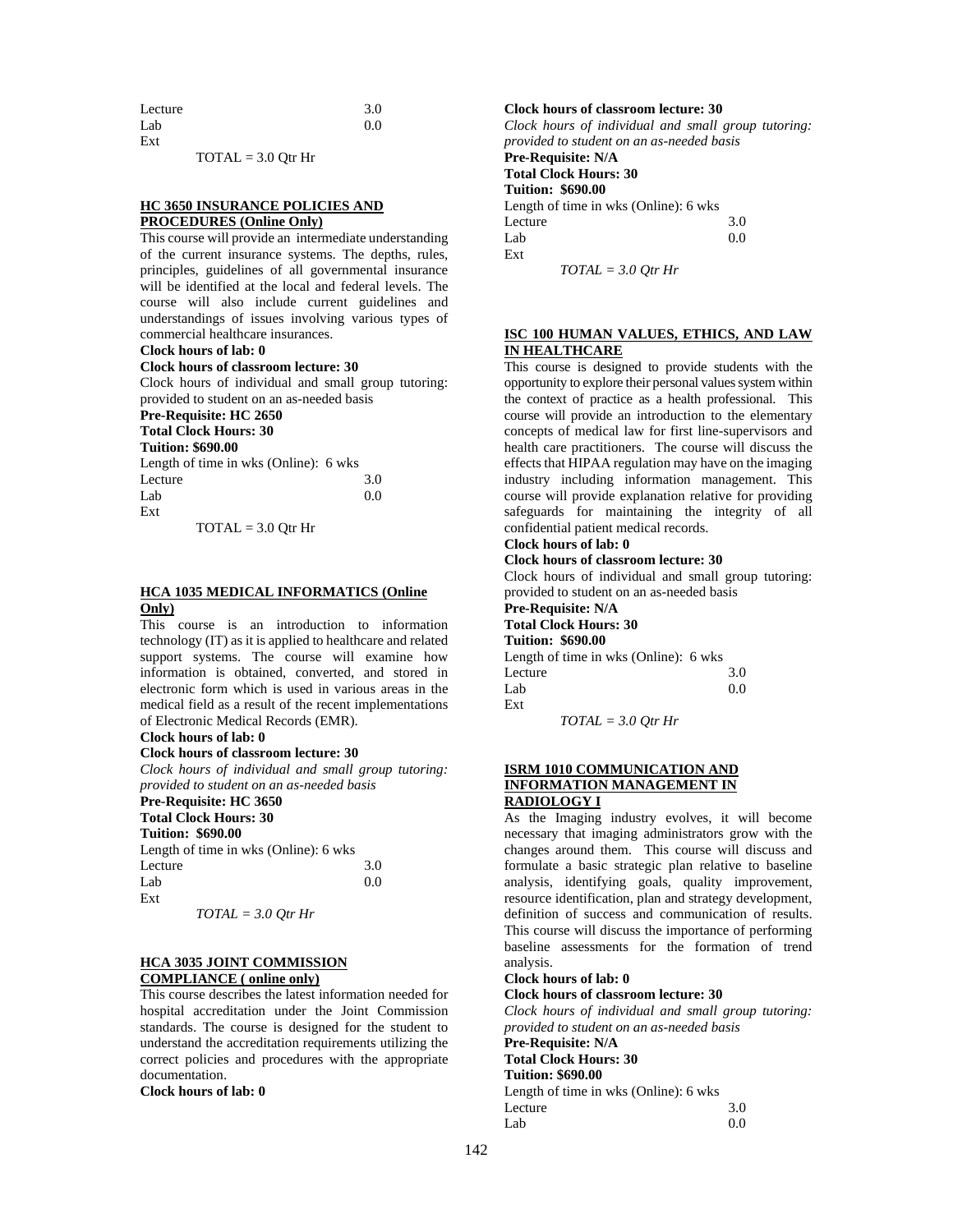Ext

$$
TOTAL = 3.0 Qtr Hr
$$

#### **ISRM 1021 COMMUNICATION AND INFORMATION MANAGEMENT IN RADIOLOGY II**

This course will discuss the importance of being able to communicate effectively and manage data in any format including electronic communications. The course will include the importance of performing a baseline analysis for image management by managing the flow of digital data. The course will discuss the value driven approach to developing a project plan for implementation of IT products.

## **Clock hours of lab: 0**

## **Clock hours of classroom lecture: 30**

*Clock hours of individual and small group tutoring: provided to student on an as-needed basis* **Pre-Requisite: ISRM 1010 Total Clock Hours: 30 Tuition: \$690.00**

| Length of time in wks (Online): 6 wks |     |
|---------------------------------------|-----|
| Lecture                               | 3.0 |
| Lab                                   | 0.0 |
| Ext                                   |     |
| $T\Omega TAT = 2.0.0H$                |     |

$$
TOTAL = 3.0 Qtr Hr
$$

## **ISRM 2010 OPERATIONS MANAGEMENT I**

This course will review baseline steps in developing organizational scope of service to include building alliances. The course will discuss the development of imaging protocols, policies and procedures. The course will discuss development of imaging marketing plans as well as methods of evaluation and application of data.

#### **Clock hours of lab: 0**

**Clock hours of classroom lecture: 30** *Clock hours of individual and small group tutoring: provided to student on an as-needed basis*

# **Pre-Requisite: N/A**

#### **Total Clock Hours: 30 Tuition: \$690.00**

| random, pozoivo                       |     |
|---------------------------------------|-----|
| Length of time in wks (Online): 6 wks |     |
| Lecture                               | 3.0 |
| Lab                                   | 0.0 |
| Ext                                   |     |

*TOTAL = 3.0 Qtr Hr*

#### **ISRM 2021 OPERATIONS MANAGEMENT II**

This course will discuss customer service and satisfaction relative to targeting patient needs. The course will include development of customer service standards of care. The course will include discussion regarding both quantitative and qualitative satisfaction measurement tools. The course will provide methods for analyzing and applying data to improve imaging customer service.

## **Clock hours of lab: 0 Clock hours of classroom lecture: 30** *Clock hours of individual and small group tutoring: provided to student on an as-needed basis* **Pre-Requisite: ISRM 2010**

#### **Total Clock Hours: 30 Tuition: \$690.00**

Length of time in wks (Online): 6 wks Lecture 3.0  $Lab$  0.0 Ext

*TOTAL = 3.0 Qtr Hr*

#### **ISRM 3010 HUMAN RESOURCE MANAGEMENT I**

This course will discuss human resource planning by reviewing the impact of legal precedent on human resource practice. This course will explain the challenges of creating a workforce plan. The course will include discussion pertinent to human resource employment recruitment.

## **Clock hours of lab: 0**

#### **Clock hours of classroom lecture: 30**

*Clock hours of individual and small group tutoring: provided to student on an as-needed basis*

# **Pre-Requisite: ISRM 1021**

#### **Total Clock Hours: 30. Tuition: \$690.00**

Length of time in wks (Online): 6 wks Lecture 3.0

| Lab | 0.0 |
|-----|-----|
| Ext |     |

*TOTAL = 3.0 Qtr Hr*

#### **ISRM 3021 HUMAN RESOURCE MANAGEMENT II**

This course will discuss Human Resource training and development. The course will discuss Human Resource retention by building solid employee relationships. The course will include developing communication skills that improve morale and motivation.

# **Clock hours of lab: 0**

**Clock hours of classroom lecture: 30** *Clock hours of individual and small group tutoring: provided to student on an as-needed basis*

**Pre-Requisite: ISRM 3010 Total Clock Hours: 30 Tuition: \$690.00** Length of time in wks (Online): 6 wks

| Lecture | 3.0 |
|---------|-----|
| Lab     | 0.0 |
| Ext     |     |

$$
TOTAL = 3.0 Qtr Hr
$$

## **ISRM 4010 FINANCIAL MANAGEMENT IN RADIOLOGY I**

Radiology administrators are taking on new responsibilities that may vary from measuring productivity to budgeting. Due to these circumstances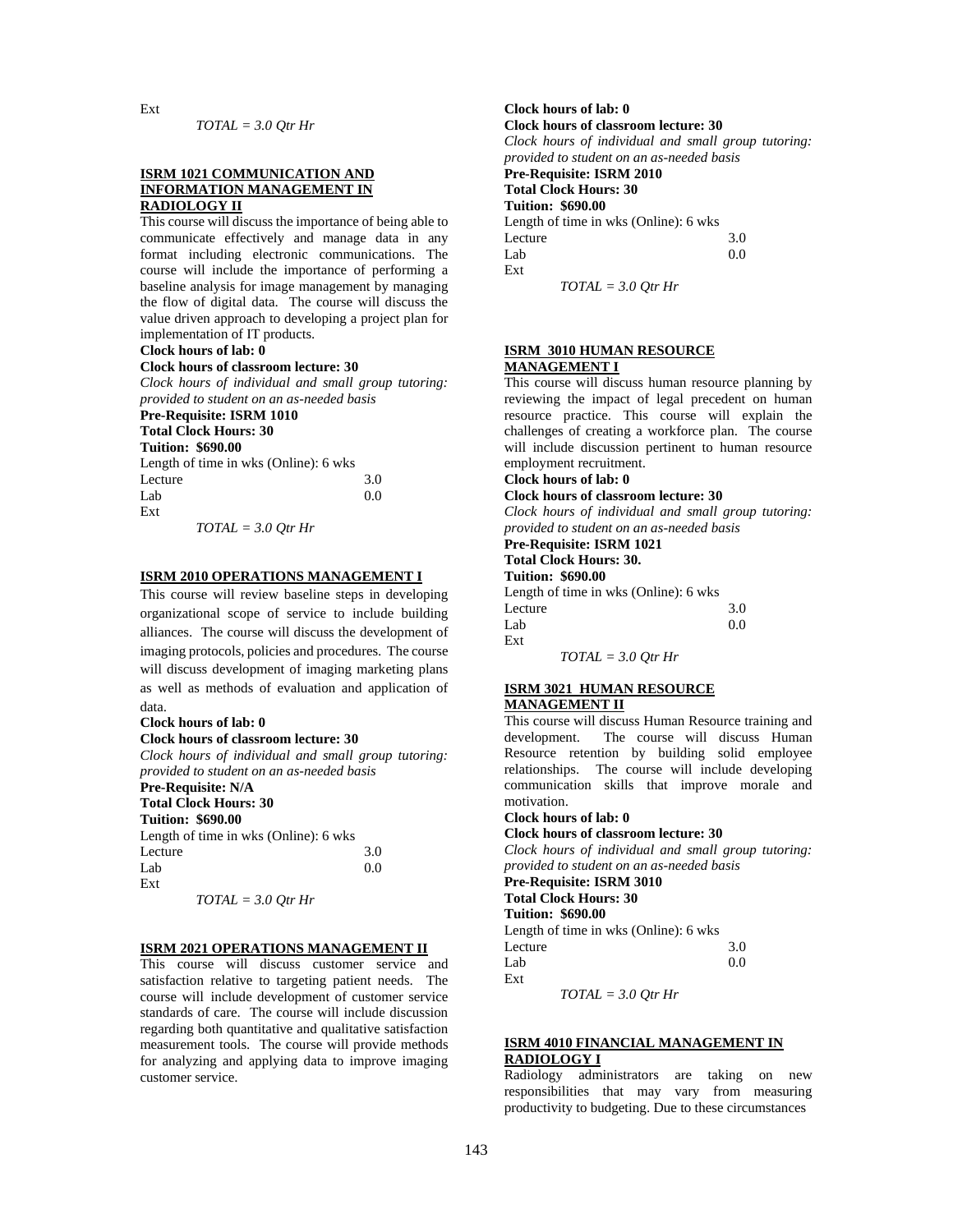this course was designed to educate the student with the fundamentals of finance in the healthcare market with a specialization in the radiological field. The course will provide the fundamentals and principles of practical applications from financial problems and apply them to the challenges of the healthcare budgets. **Clock hours of lab: 10** 

#### **Clock hours of classroom lecture: 40**

*Clock hours of individual and small group tutoring: provided to student on an as-needed basis*

## **Pre-Requisite: ACCT 2015**

**Total Clock Hours: 50 Tuition: \$1035.00**

| Length of time in wks (Online): 6 wks |     |
|---------------------------------------|-----|
| Lecture                               | 4.0 |
| Lab                                   | 0.5 |
| Ext                                   |     |

*TOTAL = 4.5 Qtr Hr*

#### **ISRM 4021 FINANCIAL MANAGEMENT IN RADIOLOGY II**

This course is designed as a continuation of the education of the fundamentals of finance in radiological settings. The course will provide a special emphasis on financial management and financial markets found in radiology departments. The material covered is set to utilize the fundamentals obtained in ISRM 4010 and apply that information in the planning and development of radiology management.

#### **Clock hours of lab: 10**

#### **Clock hours of classroom lecture: 40**

*Clock hours of individual and small group tutoring: provided to student on an as-needed basis*

#### **Pre-Requisite: ISRM 4010 Total Clock Hours: 50**

| Tulai Ciuck Huuls, Ju     |  |
|---------------------------|--|
| <b>Tuition: \$1035.00</b> |  |

| Tunnan, proposo                       |     |
|---------------------------------------|-----|
| Length of time in wks (Online): 6 wks |     |
| Lecture                               | 4.0 |
| Lab                                   | 0.5 |
| Ext                                   |     |

*TOTAL = 4.5 Qtr Hr*

#### **ISRM 5010 ASSET MANAGEMENT IN RADIOLOGY I**

This course is designed as building blocks of managing businesses assets. Information presented in this course will cover the topics involving the asset management in the development of the business plan of a radiology department or facility. The course will review the various differences needed per modality and the knowledge needed for equipment evaluation.

# **Clock hours of lab: 10**

**Clock hours of classroom lecture: 40**

*Clock hours of individual and small group tutoring: provided to student on an as-needed basis*

## **Pre-Requisite: ISRM 4010**

**Total Clock Hours: 50**

## **Tuition: \$1035.00**

| Length of time in wks (Online): 6 wks |     |
|---------------------------------------|-----|
| Lecture                               | 4.0 |
| Lab                                   | 0.5 |
| Ext                                   |     |

$$
TOTAL = 4.5 Qtr Hr
$$

#### **ISRM 5021 ASSET MANAGEMENT IN RADIOLOGY II**

This course will cover the information needed for advanced asset organization and management. The information provided in this course will serve as the finalization process in the strategic planning of a project implementation. As an advanced course in a management realm special topics will include project coordination, vendor selection, and the application of all of the material covered throughout the program.

#### **Clock hours of lab: 10 Clock hours of classroom lecture: 40**

*Clock hours of individual and small group tutoring: provided to student on an as-needed basis*

# **Pre-Requisite: ISRM 5010**

**Total Clock Hours: 50 Tuition: \$1035.00**

Length of time in wks (Online): 6 wks Lecture 4.0  $Lab$  0.5 Ext *TOTAL = 4.5 Qtr Hr*

#### **HIS 2010 HISTORY OF THE UNITED STATES TO 1865**

This course is designed to educate the student with the social, intellectual, economic, and political developments that have molded the history of America from Pre- Colonial period to the end of the Civil War. This course will emphasize the cause and effect of developments and their influence on the modern America.

## **Clock hours of lab: 0**

**Clock hours of classroom lecture: 30**

#### *Clock hours of individual and small group tutoring: provided to student on an as-needed basis*

**Pre-Requisite: N/A**

#### **Total Clock Hours: 30 Tuition: \$690.00**

Length of time in wks (Online): 6 wks Lecture 3.0<br>Lab 0.0  $Lab$  0.0 Ext

*TOTAL = 3.0 Qtr Hr*

### **HIS 2021 HISTORY OF THE UNITED STATES FROM 1865 TO PRESENT**

This course is designed to educate the student with the social, intellectual, economic, and political developments that have molded the history of America from the end of the Civil War to the end of the Gulf War. This course will emphasize the cause and effect of developments and their influence on the modern America.

**Clock hours of lab: 0** 

**Clock hours of classroom lecture: 30**

*Clock hours of individual and small group tutoring: provided to student on an as-needed basis* **Pre-Requisite: HIS 2010**

**Total Clock Hours: 30**

| TUMI UNUN HUMB. JV                    |     |
|---------------------------------------|-----|
| <b>Tuition: \$690.00</b>              |     |
| Length of time in wks (Online): 6 wks |     |
| Lecture                               | 3.0 |

 $Lab$  0.0